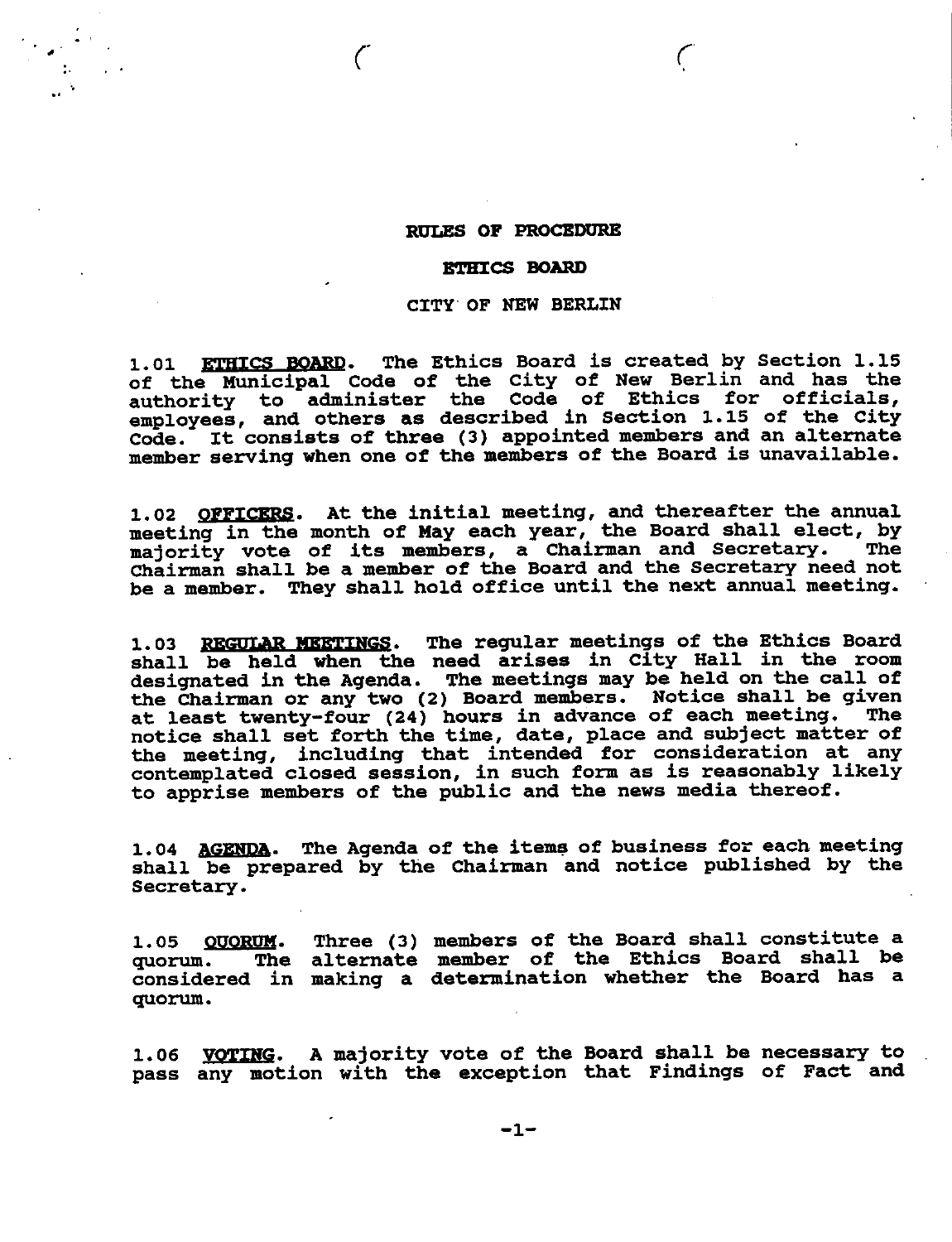Conclusions of Law made by the Board at a hearing conducted under Section 1.15(7)(f) and (j) of the Municipal Code shall require the unanimous vote of the Board. The Secretary shall record all votes.

The secretary shall keep minutes of all meetings. **1.07 MINUTES.** The Board shall direct the obtaining of a Court Reporter for any hearing conducted under Section 1.15(f) and (j) of the Code.

1.08 RECORDS. The Secretary shall be the custodian of the records of meetings of the Board. Financial and all other records shall be kept in a locked file cabinet in the office of the City Clerk, with access limited to members of the Ethics Board.

#### ACCESS TO RECORDS.  $1.09$

 $\sqrt{ }$ 

(a) Advisory Opinions. Records of the Board's Opinions, opinion requests, and investigations of violations shall be closed to public inspection. The Board, however, may make such records public with the consent of the indi opinion. If an individual who has received a written opinion from the Ethics Board publishes any portion of the opinion, he or she shall have waived all confidentiality regarding the request, opinion, deliberations and all actions taken by the Board and shall be deemed to have given the Board's consent to release otherwise confidential records. Upon issuing the advisory opinion, the Board shall inform the individual in writing of the waiver of confidentiality regarding the above records.

(b) Records of Hearings. Certified copies, records and documents of a closed hearing conducted by the Board shall not be available to the public unless the accused requests release to the public.

### 2.01 INVESTIGATION.

(a) If the Board receives a verified complaint, directs a formal investigation or makes a formal complaint on its own motion, the Board will conduct a preliminary investigation. The Board shall have access to the Police Department, Office of the City Attorney, and other investigative gathering services in order to conduct its investigations. Such investigative gathering service shall file a written report with the Board, a copy of which shall be provided to the public official or employee upon request.

The investigation shall proceed only after written notice is  $(b)$ given to the public official or employee or other person subject<br>to the Ethics Code within ten (10) days of the Board formally accepting the verified complaint, the Board making a formal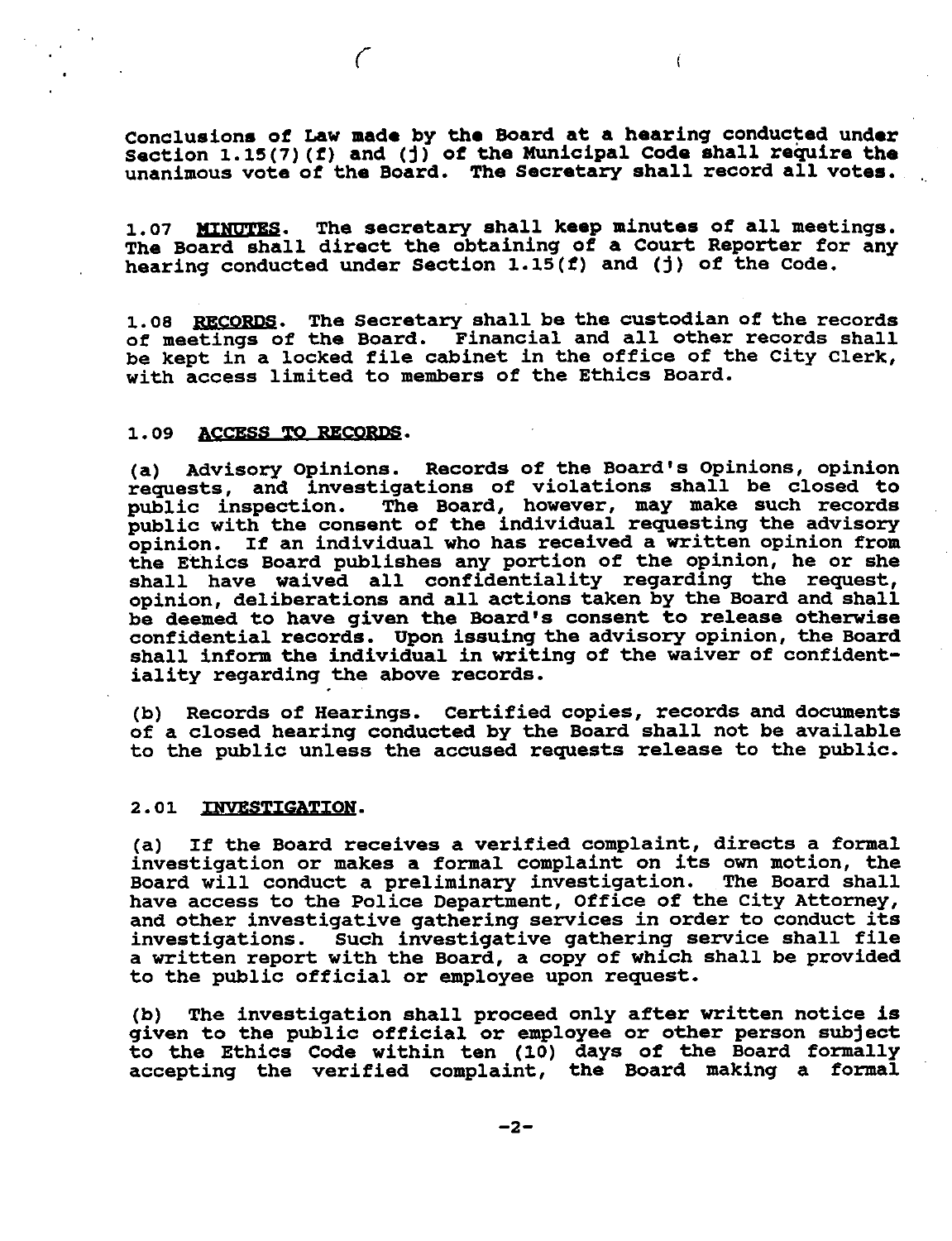complaint on its own motion, or the Board directing a formal<br>investigation. The notice shall contain the exact nature and purpose of the investigation, the individual's specific actions or activities to be investigated, a statement of such person's due process rights and a copy of the verified Complaint to the officer or employee or other person subject to the Ethics Code shall be forwarded to such person.

 $\mathcal{C}_{\mathcal{C}}$ 

If, following the investigation, the Board determines there  $(c)$ is not probable cause to believe a violation of the Ethics Code has occurred, the Board will dismiss the complaint. A copy of the determination shall be delivered to the public official or employee or other person subject to the Ethics Code upon the Board filing its determination.

(d) If after such investigation, the Board finds that probable cause exists that a violation of the Ethics Code has occurred, the Board shall then conduct a hearing on the matter which shall be held not more than thirty (30) days after such finding. The Board shall give the public official or employee or other person subject to the Ethics Code at least twenty (20) days notice of the hearing date.

2.02 HEARING. Upon determination by the Board to hold a hearing, it shall set the day, time and place of the hearing and direct the Secretary to give written notice to the public official or employee or other person subject to the Ethics Code. Within ten (10) days<br>of receipt of notice, the public official or employee or other<br>person subject to the Ethics Code may obtain a continuation to a later hearing date but not more than thirty (30) days after the initial date set for hearing on the notice.

#### $2.03$ CONDUCT OF HEARING.

The hearing shall be open to the public unless the accused  $(a)$ petitions for a hearing closed to the public, at which time the Board shall consider the factors contained in the open meetings laws, making its determination whether or not to close the hearing The Chairman of the Board shall preside at the to the public. hearing and all appearances noted.

(b) A transcript of the hearing shall be taken and prepared by a court reporter. The original transcript shall be paid for by the City. Any additional copies shall be paid by the party requesting the same.

The Chairman shall read the verified complaint unless waived  $(C)$ and the complainant shall be entitled to representation by counsel.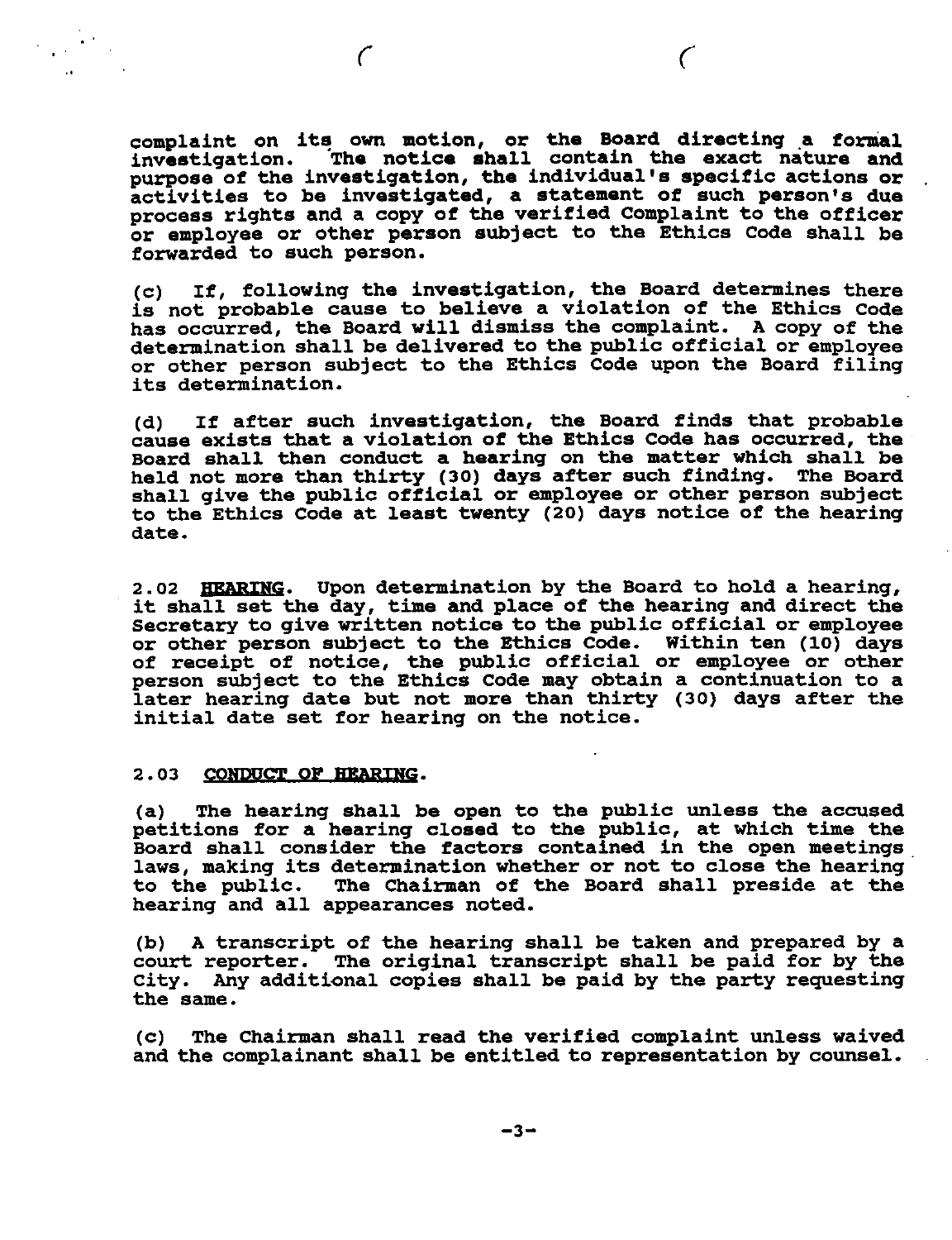(d) The City Attorney shall be available to furnish the Board with whatever legal assistance is necessary in carrying out its functions. If the Board determines that counsel is needed to present the complaint, it shall arrange for counsel other than that of the City Attorney, the expense of which shall be borne by the City.

 $\mathcal{C}$ 

(e) Opening and closing statements may be made by the parties or their attorney.

(f) As the burden shall be upon the City to prove a violation of the Code, the City shall present its case to the Board first.

### 2.04 WITNESSES.

The testimony of all witnesses shall be under oath.  $(a)$ 

 $\big($ 

The appearance of witnesses may be compelled by subpoenas  $(b)$ issued by the Chairman of the Ethics Board.

(c) Witnesses subpoenaed by the Board shall be entitled to payment of witness fees and mileage by the City.

(d) Each party shall have the right to cross-examine and impeach witnesses.

(e) The Board shall have the right to examine any witness called to testify before the Board.

#### 2.05 RULES OF EVIDENCE.

(a) The Chairman may make all rulings on procedures and evidence. A ruling challenged by a Board member shall be finally determined by majority vote of the Board.

In making its determination, the Board shall consider only (b) such evidence as is admissible under the evidentiary statutes of the State of Wisconsin.

#### 2.06 DETERMINATION.

Upon conclusion of the hearing and the Board's deliberation, the Board shall file its decision within five (5) days in writing signed by all participating Board members with Findings of Fact, Conclusions of Law and a Final Determination concerning the propriety of the conduct of the officer or employee or other person subject to the Ethics Code, and if appropriate, refer the matter to the Common Council or other proper authority with a

 $-4-$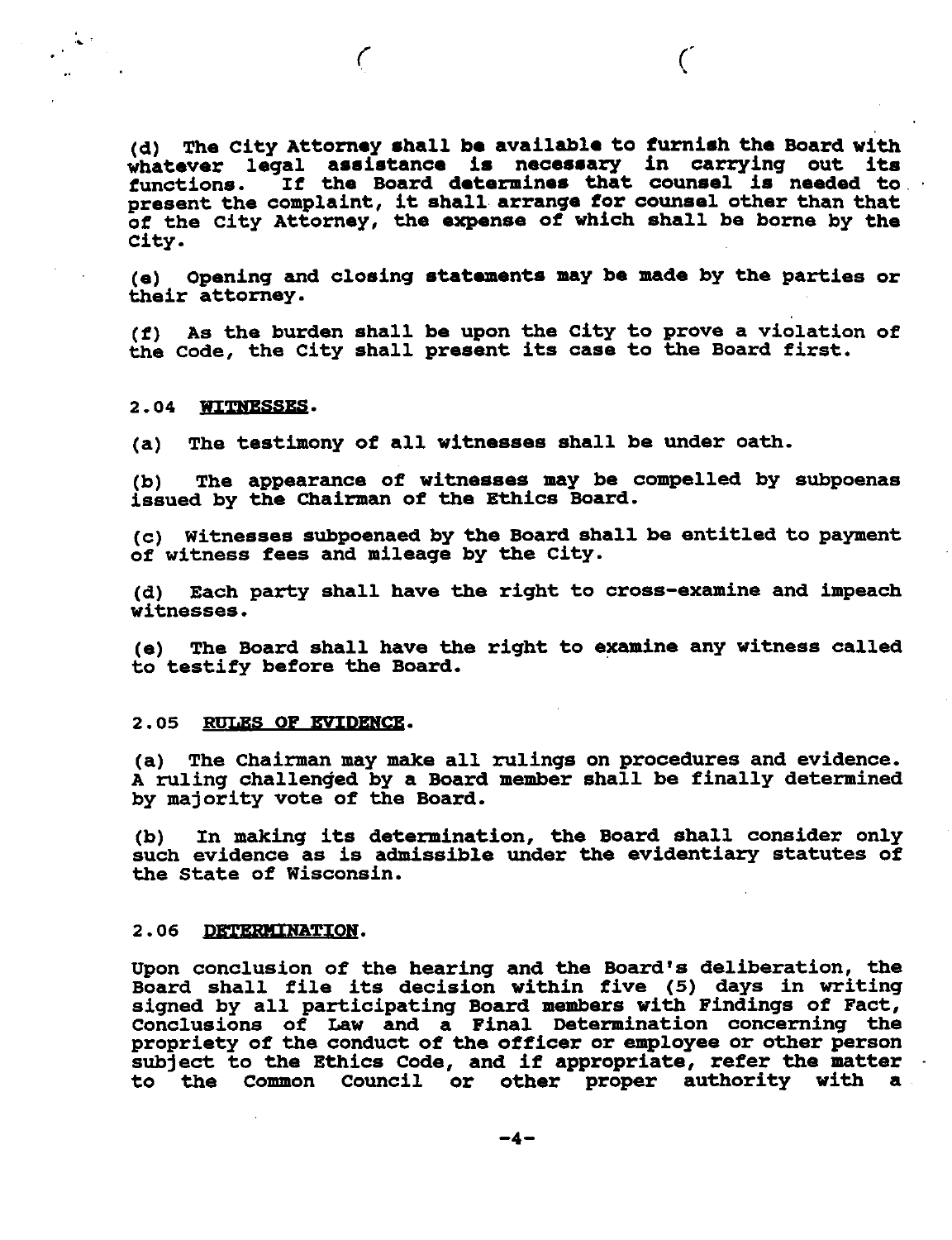recommendation for suspension, removal from office or employment or other disciplinary action.

# 3.01 ADVISORY OPINION.

 $\epsilon$ 

(a) Upon the written request of a public official, employee, or other person subject to the Ethics Code, the Board will furnish an advisory opinion in writing regarding the application of the Code of Ethics to that public official, employee, or other person subject to the Ethics Code.

The request shall contain a full statement of the pertinent (b) facts and may contain the application of the Code of Ethics<br>understood by the public official, employee, or other person subject to the Ethics Code.

The request shall be filed with the Chairman or Secretary and  $\mathbf{(c)}$ placed on the next Board agenda. The Board shall decide whether to prepare an opinion or request additional information in writing.

The Board's deliberations and actions on advisory opinions (d) shall be in meetings not open to the public.

(e) The Board shall direct the preparation of the advisory opinion by a member of the Board, the City Attorney, or Secretary, and the final opinion shall be approved by the Board. Prior to the Board rendering an advisory opinion, the person who applies to the Ethics Board for an advisory opinion may, within twenty (20) days of submitting said application, request an opportunity to present his<br>or her interpretation of the facts at issue and of the applicability of the provisions of the Code. The Board reserves the right to request the presence of the applicant to answer questions.

A Board member may dissent in writing from a Board advisory (f) = opinion.

Advisory opinions, opinion requests, and records of  $(q)$ investigations of alleged violations shall be closed to public inspection, except when requested by the individual involved.

(h) If an advisory opinion is given to a public official and that<br>public official is later determined by the Board after a hearing to have violated the Code of Ethics in respect to this subject matter of the advisory opinion, the Board will then consider the advisory opinion in making its recommendation to the Common Council or other proper authority.